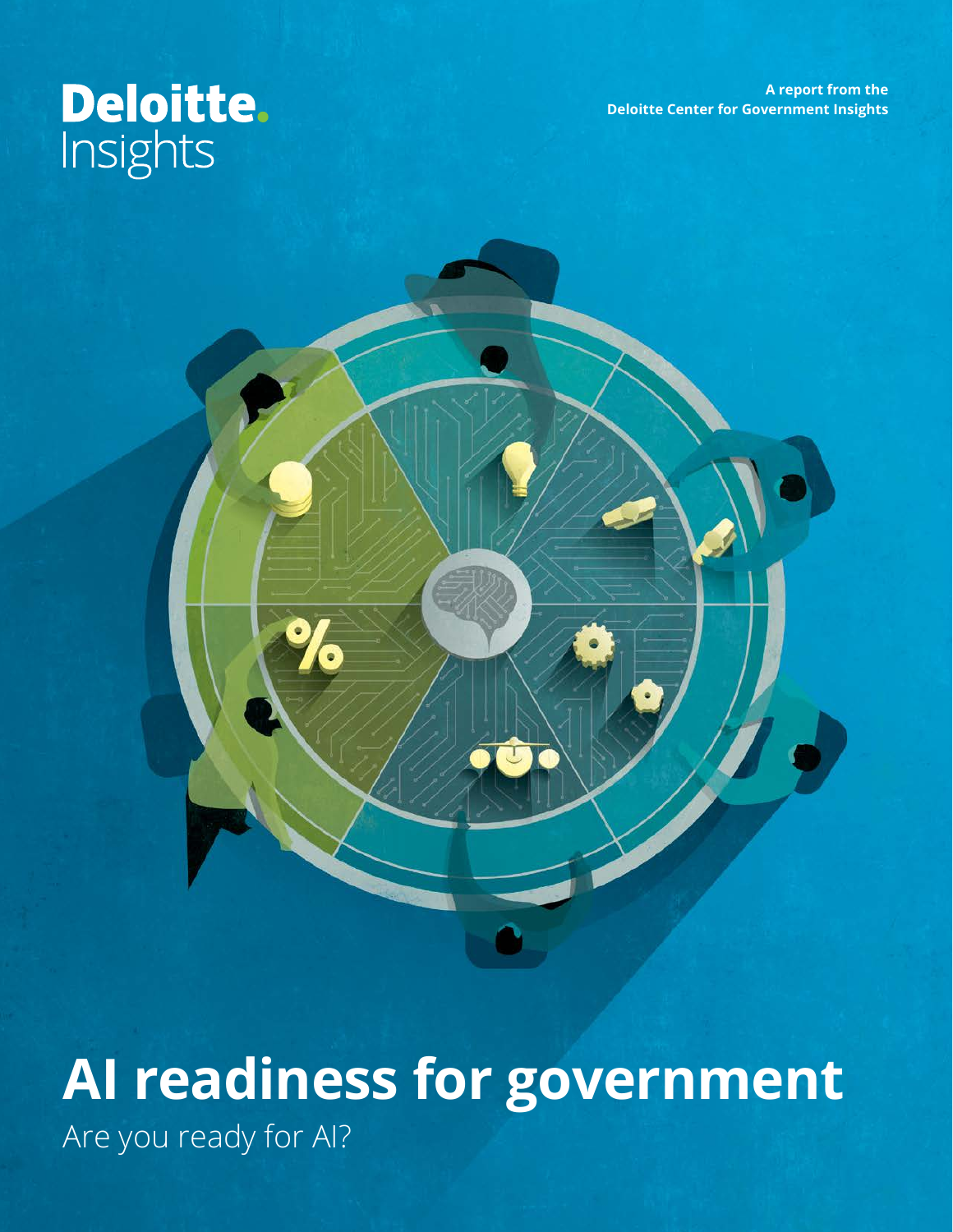### **About the authors**

#### **Ed Van Buren | emvanburen@deloitte.com**

Ed Van Buren is a principal at Deloitte Consulting LLP and the leader of Deloitte's Government & Public Services (GPS) Strategy and Analytics (S&A) practice. With more than 20 years of consulting and public sector experience, Van Buren has served a diverse portfolio of clients across the civilian, defense, and national security sectors. Prior to leading the GPS S&A practice, he led Deloitte's United States Postal Service account, providing a range of strategy, risk, supply chain, and technology services and growing the account to one of the largest in the GPS practice. He specializes in strategic planning and implementation, and has extensive project experience designing and implementing enterprise, sales, and retail strategies, performance measures, business processes, and technology programs as part of large-scale organizational transformations.

#### **Bruce Chew | brchew@deloitte.com**

Bruce Chew is a managing director with Monitor Deloitte, Deloitte Consulting LLP's strategy service line. For more than 20 years, his work has focused on strategy development and implementation and the building of organizational capabilities. Chew is a former Harvard Business School professor and has twice served on the advisory board panel for the president's Federal Customer Service Awards. He has worked with the federal government, universities, and companies across a broad range of industries. Chew is based in Kennebunkport, Maine

#### **William D. Eggers | weggers@deloitte.com**

William Eggers is the executive director of Deloitte's Center for Government Insights, where he is responsible for the firm's public sector thought leadership. His most recent book is *Delivering on Digital: The Innovators and Technologies That are Transforming Government* (Deloitte University Press, 2016). His other books include *The Solution Revolution*, the *Washington Post* bestseller *If We Can Put a Man on the Moon*, and *Governing by Network*. He coined the term Government 2.0 in a book by the same name. His commentary has appeared in dozens of major media outlets including the *New York Times*, the *Wall Street Journal*, and the *Washington Post*. He can be reached at weggers@deloitte.com or on Twitter [@wdeggers](https://twitter.com/wdeggers). He is based in Rosslyn, VA.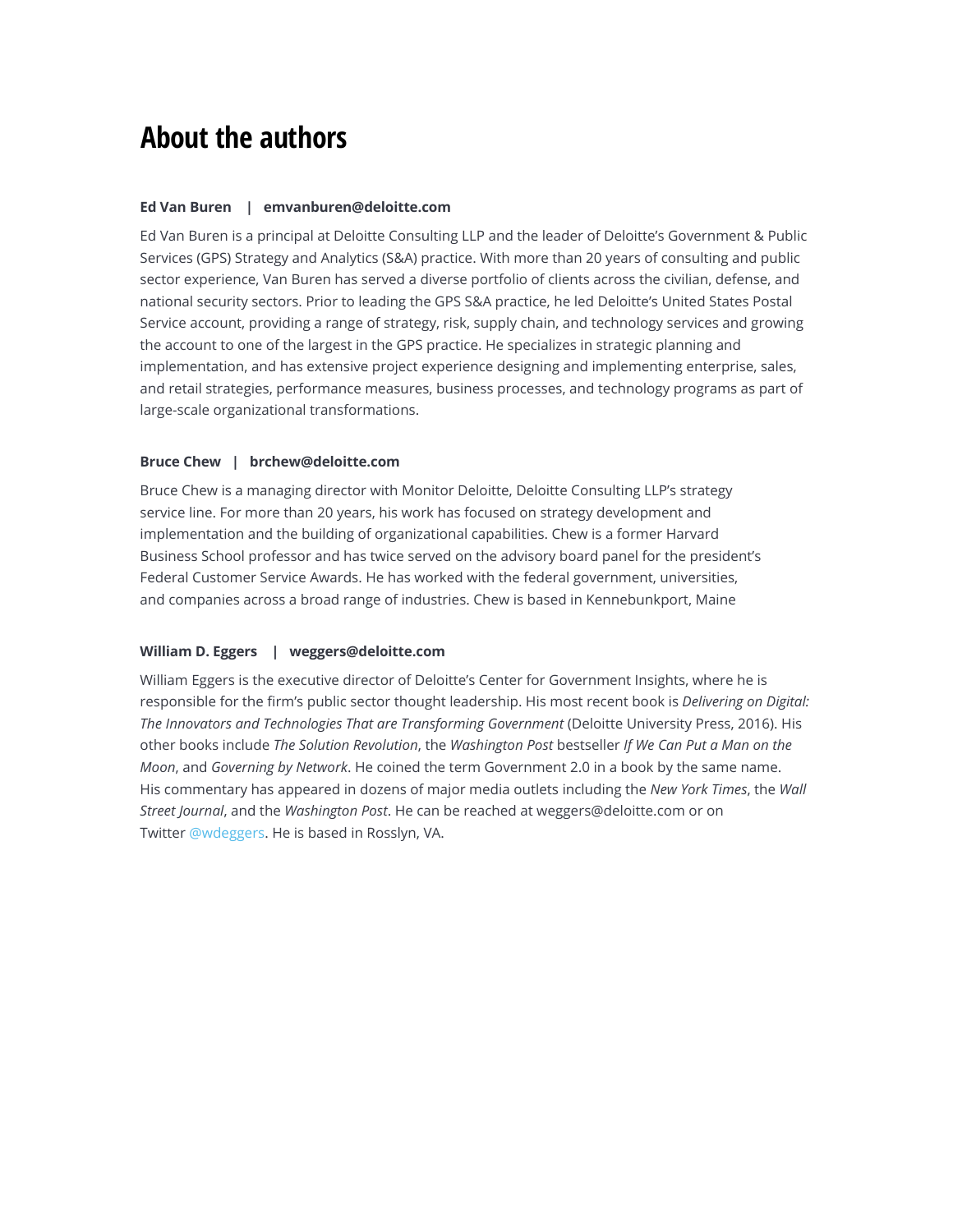# **Contents**

| Introduction                                  |   |
|-----------------------------------------------|---|
| Your AI readiness depends on your destination | 5 |
| Key milestones on the AI journey<br>-8        |   |
| Frequently asked questions about AI readiness | 9 |
| Endnotes<br>10                                |   |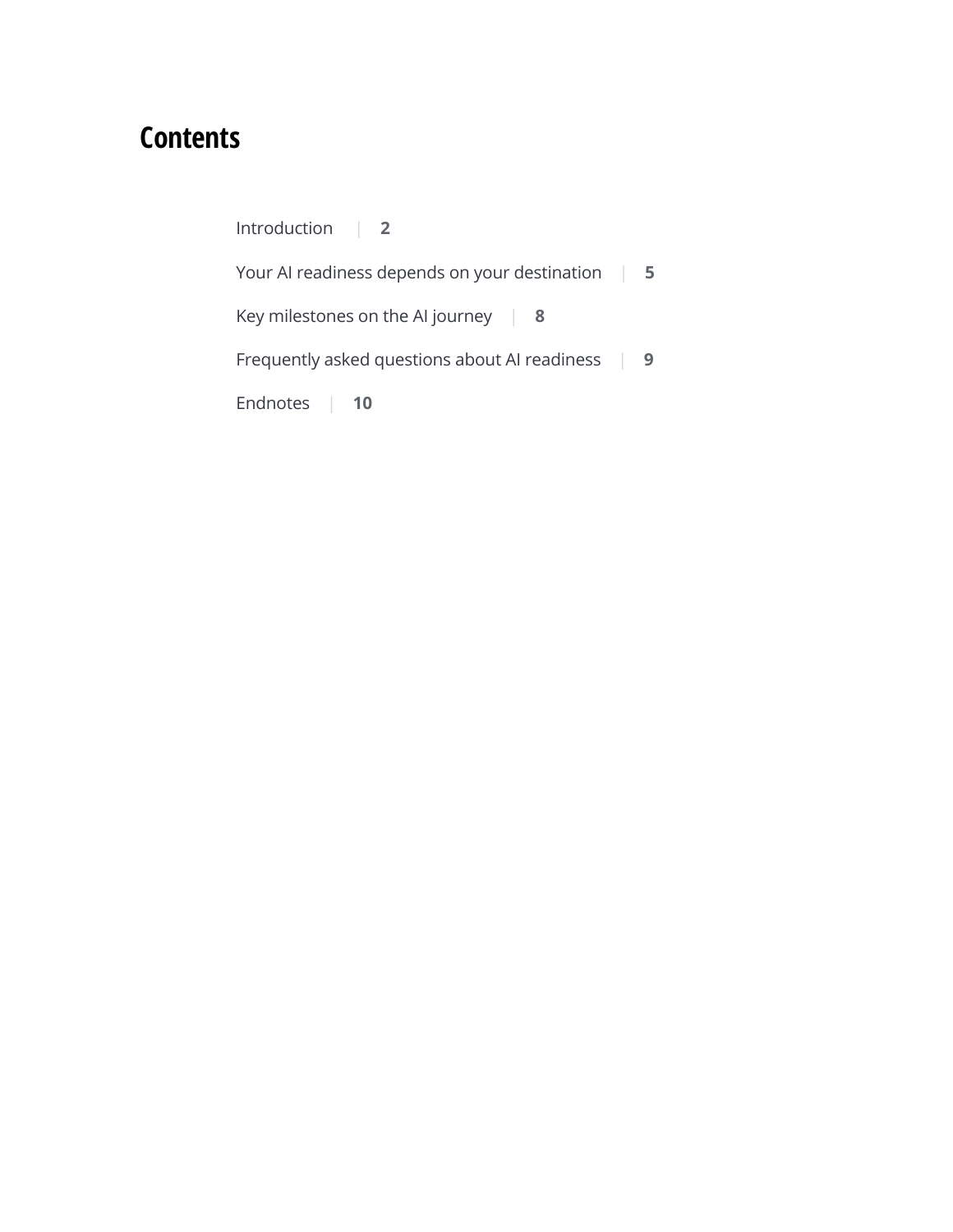# <span id="page-3-0"></span>**Introduction**

Is your agency ready for artificial intelligence (AI)? If not, what would it take to get to a place where it can enjoy the benefits of AI?

GOVERNMENT AGENCY'S READINESS for AI is not simply a question of preparing to buy and install new technology. The transformative nature of AI typically calls for preparation across multiple critical areas. To capture AI's potential to create value, government organizations will need a plan to retool the relevant existing processes, upskill or hire key staff, refine approaches toward partnership, and develop the necessary data and technical infrastructure to deploy AI.



If an organization wishes to progress beyond pilots, it is helpful to consider the following distinct but interdependent areas in which to assess AI readiness: **strategy**; the organizational dimensions of **people** and **processes**; the technology-focused dimensions of **data**; **technology and platforms**; and the **ethical implications** of this transformative capability (figure 1).

All these six areas can be important because all are likely to require action and change during the AI journey defined by your agency. They can help you form an initial baseline as to where you are and how ready you are to undertake the journey:

- **Strategy**. Because AI is a transformative technology, alignment on direction and level of ambition is crucial. Define an AI vision and goals that align with organizational objectives, and then you can devise an approach for managing capability across the enterprise. (See our companion piece on "Crafting an AI strategy for government.")
- **People**. Agencies may face challenges around accessing and recruiting necessary technical skills, as well as helping existing employees develop and deploy AI skills.<sup>1</sup> To address these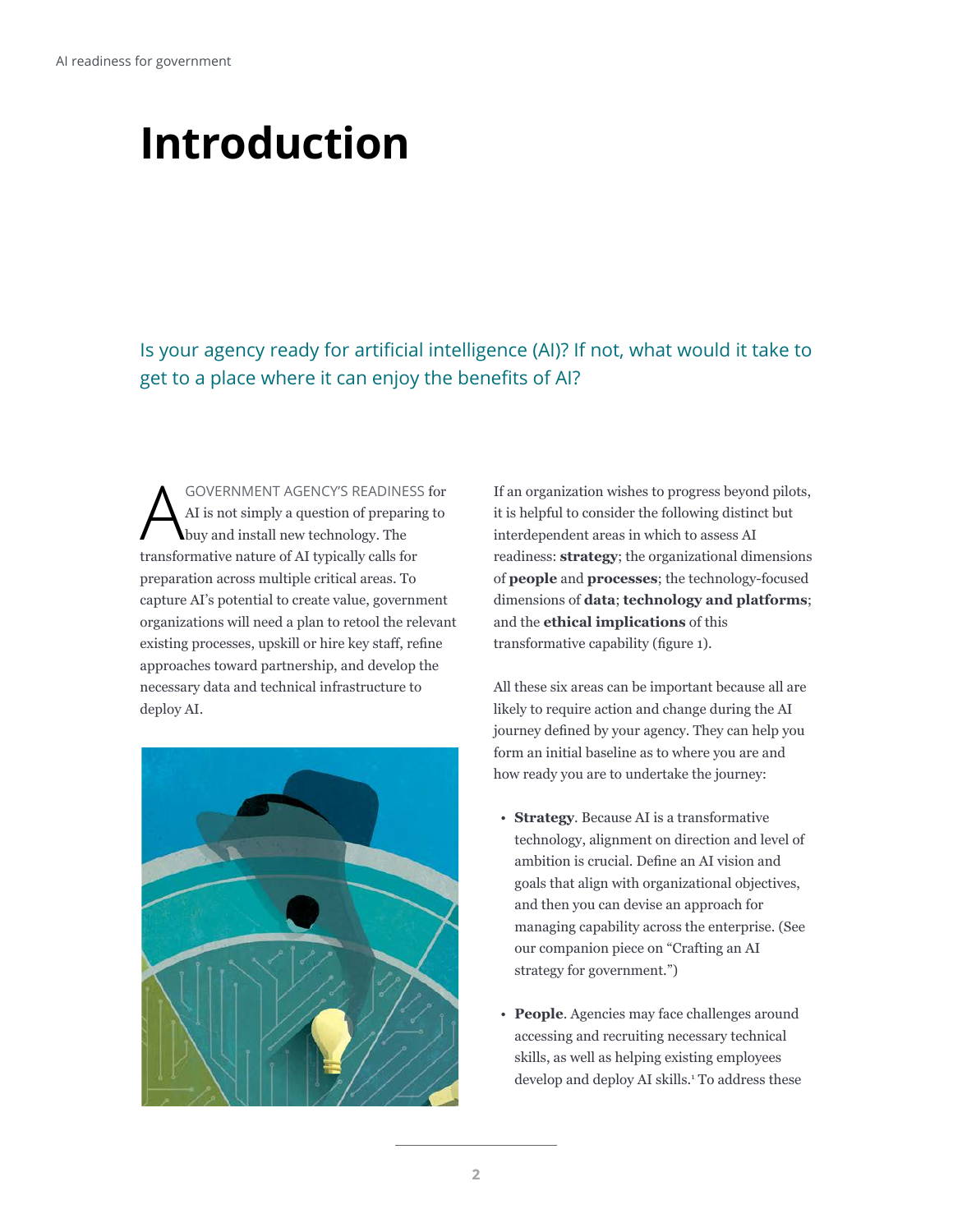#### FIGURE 1

#### **AI readiness can be assessed in six areas**



Source: Deloitte analysis.

areas, consider integrating AI with human workflows, redefining talent models, and getting stakeholder buy-in through effective communications and change management.

• **Processes**. Establish, define, and design processes, controls, and governance systems to enable successful AI implementation. While AI pilots can serve to provide proof of AI's potential, its true value cannot be captured until it is integrated with the work and processes of the organization.<sup>2</sup>

• **Data**. AI is only as good as the data upon which it is built, and its appetite for data is voracious. Design a data governance system that includes engineering and security. Data governance should include rules for sourcing, accessing, and quality management.3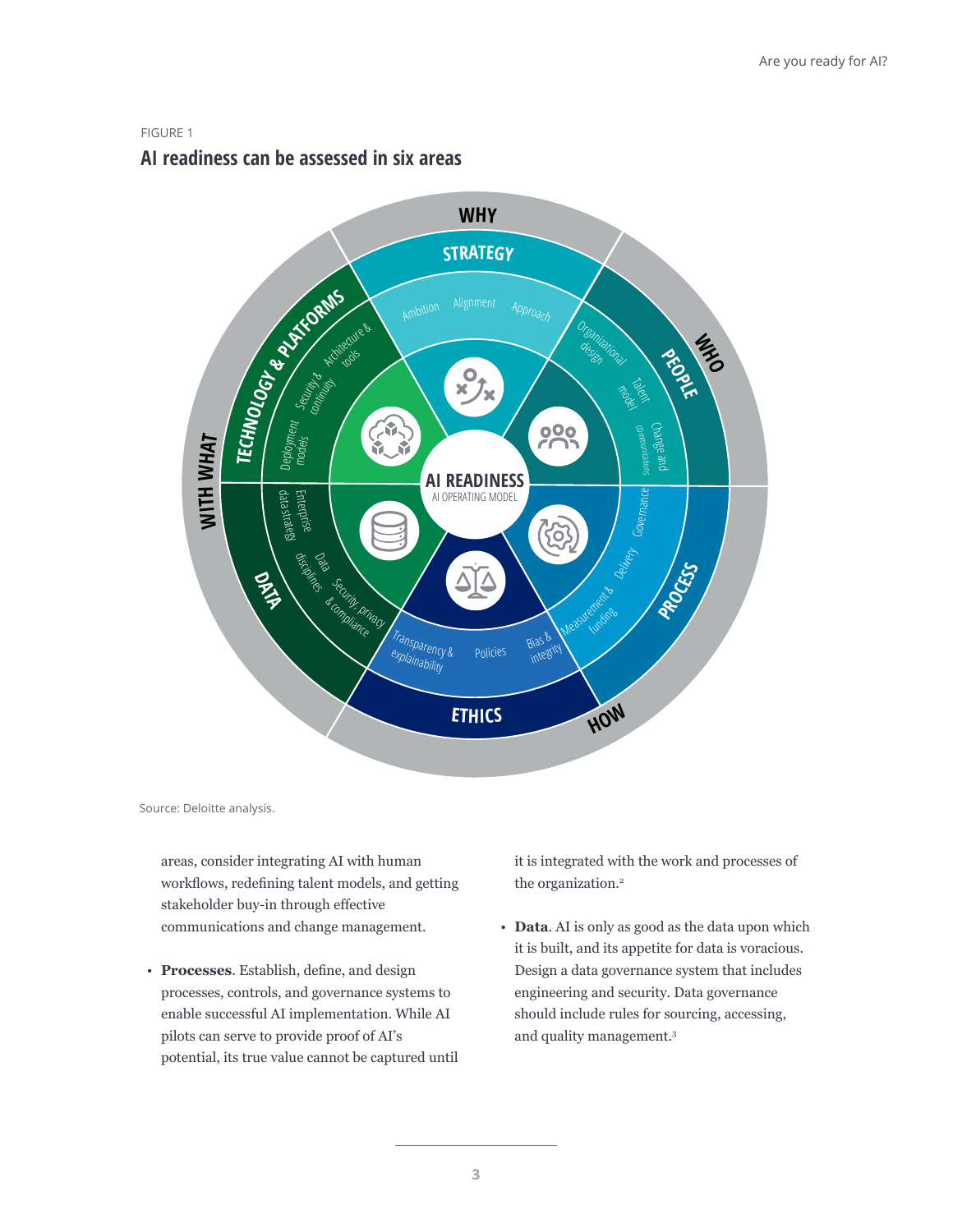### **To capture AI's potential to create value, government organizations will need a plan to retool the relevant existing processes, upskill or hire key staff, refine approaches toward partnership, and develop the necessary data and technical infrastructure to deploy AI.**

• **Technology and platforms**. Procure and develop appropriate AI technology and platforms to operationalize AI assets, including those related to vendors, interoperability, and

the computing environment. A variety of models for pursuing AI exist<sup>4</sup> that vary in terms of platforms and ownership of technology (e.g., internal or in partnership), but, in all cases, AI requires a coherent approach that considers future requirements as AI scales within the organization and its usage evolves.

• **Ethics**. Establish mechanisms to understand and prevent AI bias, promote fairness and transparency, and ensure values and integrity are embedded in AI-driven initiatives. While any technology's deployment should be ethical, AI brings issues such as transparency, privacy, and bias into particular focus.5

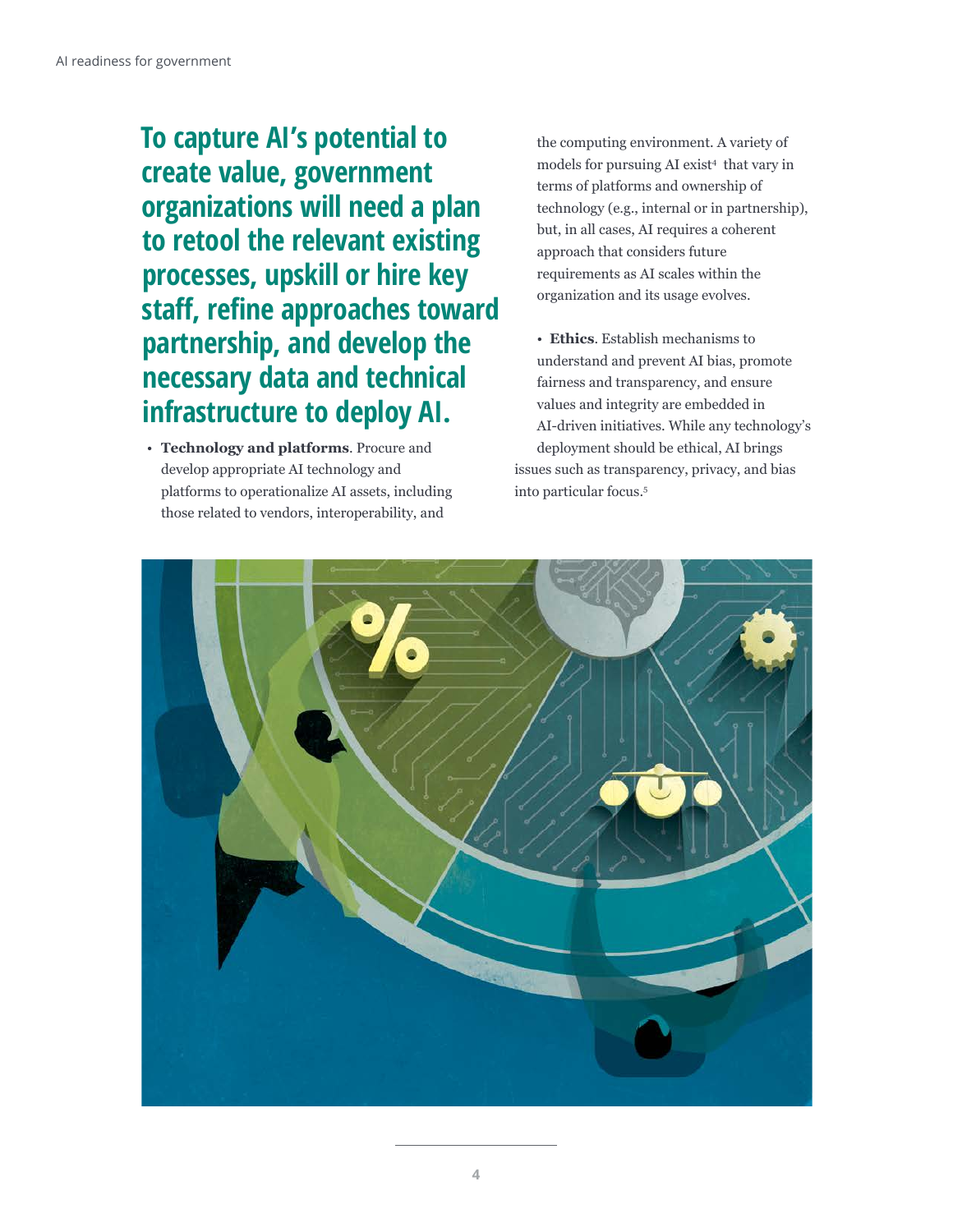# <span id="page-6-0"></span>**Your AI readiness depends on your destination**

WHILE ALL SIX areas described above<br>the level of effort will largely depend should be considered in all AI initiatives, the level of effort will largely depend both on the current state of the organization and the ambitiousness of the agency's vision for AI (figure 2). Broadly speaking, an agency's level of ambition can be categorized as:

- 2. Process- or problem-focused use cases
- 3. AI-fueled transformation (which has the potential to bring the greatest change and highest value)

Generally speaking, the more ambitious an agency's goal (further to the right in figure 2), the greater the value, the broader the scope, and, as a

1. Narrow, single-point solutions

#### FIGURE 2



#### **AI's nonlinear nature means that agencies can start their AI journey from any point on the AI ambition curve**

Source: Deloitte analysis.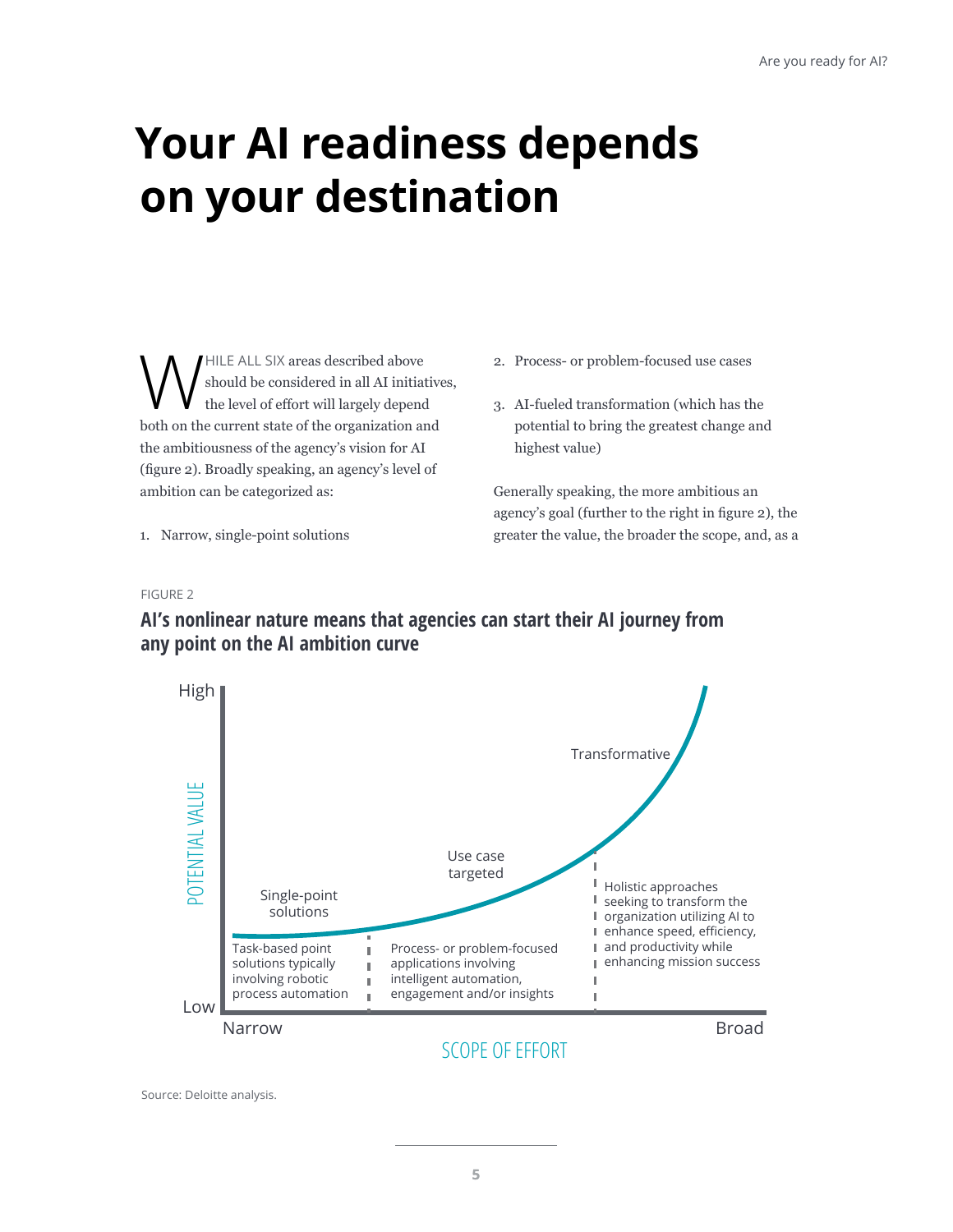result, the greater the technical and organizational complexity.

Narrower, **single-point solutions** will typically demand less of a stretch by an organization. In these instances, AI can generate quick efficiencies by automating simple processes, often in backoffice areas most prone to standardization. This allows staff to refocus their time and effort on more meaningful issues. If many such single-point opportunities exist, collectively, they can represent

**Leaders identify opportunities to fundamentally change a business process or mission area through a combination of AI technologies and organizational and process changes.**

significant value. This path can be a relatively easy way for an agency to start using AI, with relatively quick returns to build support for AI solutions.

An approach focused on **use cases** considers common processes or problems that can be developed, then rolled out to other parts of the agency. This approach can yield a higher value but generally represents a greater challenge, calling for a higher state of readiness. It leverages similar types of AI across the enterprise—for example, intelligent chatbots in contact centers, or natural language processing and predictive analytics for units that deal with large amounts of data, whether structured (such as disparate HR databases) or unstructured (such as emails, memos, and documents). During this time, some agency leaders tend to emerge who are evangelists in scaling AI across their enterprise. Where these leaders will be located depends on which use cases are chosen and how the adoption of AI is governed: AI leaders can come from the IT, data security, finance, or

operations businesses, but they may also be program or mission leaders.

Finally, truly **transformational** efforts seek to develop AI-fueled breakthroughs in back-office performance or mission outcomes. Leaders identify opportunities to fundamentally change a business process or mission area through a combination of AI technologies and organizational and process changes. Areas of opportunity can include reimagined clinical trial operations, AI-augmented

> or autonomous security clearances and vetting, smart cities, and revenue service collections. Transformational uses of AI can maximize the technology's value as an enabler of organizational change.

An agency need not limit itself to a single approach.

For example, consider the AI applications that the US Department of Defense (DoD) outlines in its AI strategy. The DoD has identified opportunities to deploy AI across the ambition curve. In terms of point solutions, using intelligent automation to reduce time spent on manual and repetitive tasks may generate low value per task, but given the DoD's size, the aggregate opportunity is very high. The DoD is also looking at a specific use case for AI to enable predictive maintenance, anticipating the need for repairs to critical equipment in order to optimize inventory levels. And on the transformative end of the curve, developing a solution that can help predict or prevent cyberattacks or greatly advance the ability to explain AI algorithms could have transformative effects.<sup>6</sup>

Many commercial and government organizations are pursuing an approach that carries them from left to right along the ambition curve. Starting on the left with point solutions can give organizations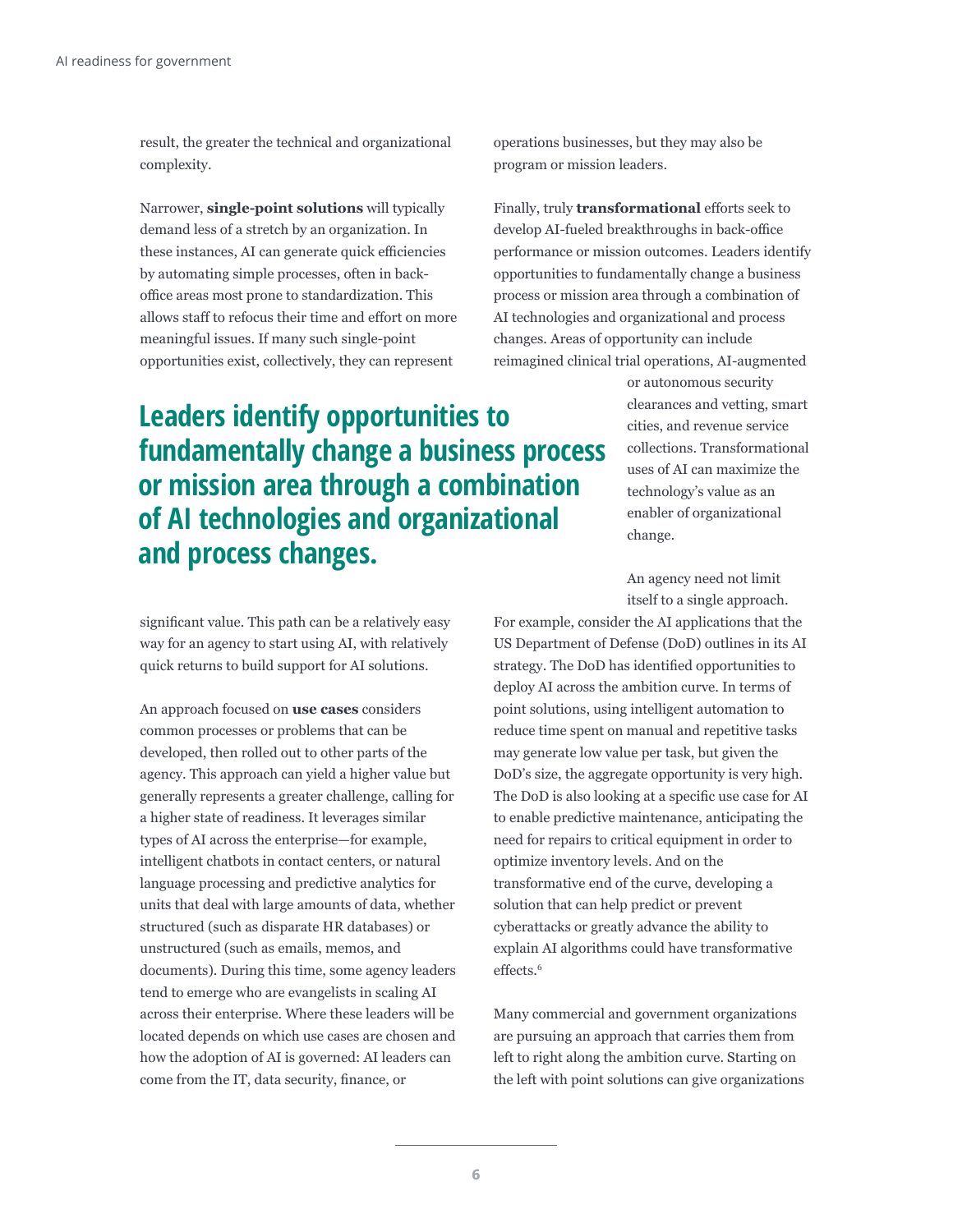experience in implementing AI in a less complex setting. As they install point solutions, organizations may also overhaul their data and technology infrastructure to create a stronger foundation for future AI implementations. Organizations progressing to AI for specific use cases often find that these projects provide solid evidence of scalable benefits, which can encourage strong advocacy for AI and its larger potential. Success or failure at this stage sets the tone for AI's further deployment: While success tends to push an agency toward looking at more transformative opportunities, failure could deter agencies from fully scaling AI and may even discourage existing AI efforts.

Assessing your agency's readiness depends on its current strategy, people, processes, data, technology and platforms, ethics choices and governance, as well as on its high-level strategic choices concerning its level of ambition and path forward. These strategic choices should also reflect the agency's goals, challenges, and available funding. But regardless of the precise character of your AI path and destination, there are some universal milestones along the way.

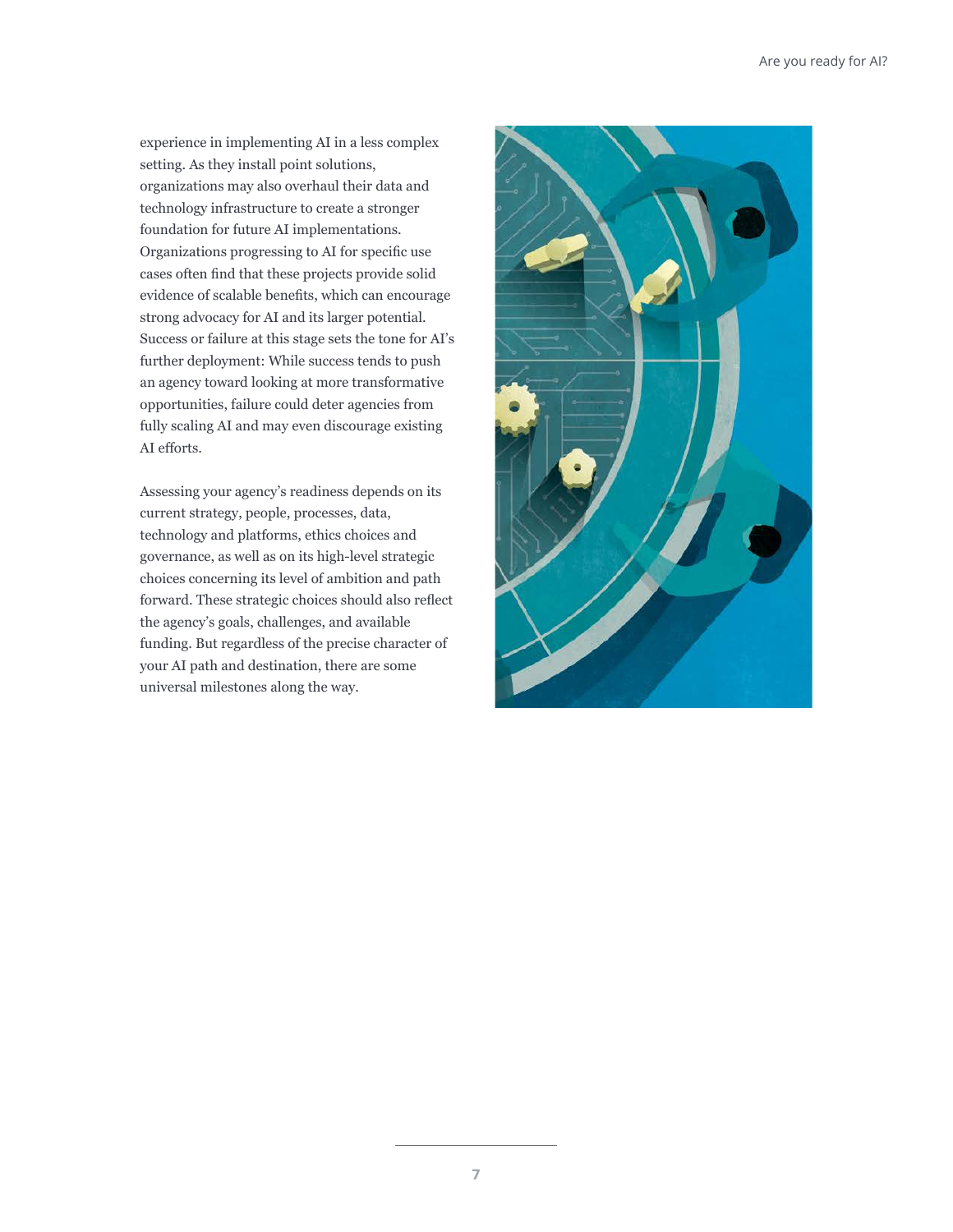# <span id="page-9-0"></span>**Key milestones on the AI journey**

EVELOPING A COHERENT AI strategy is the<br>first step in creating a clearer set of choices<br>for building and deploying AI capabilities. first step in creating a clearer set of choices for building and deploying AI capabilities. It defines an agency's level of ambition, guides the prioritization of focus areas, and, along with an understanding of the agency's readiness, identifies what critical capabilities need to be developed.

The AI strategy development phase sets the stage for the other critical milestones on the AI journey (figure 3). Note that an agency might cycle through this journey multiple times if it begins first with point solutions and takes them through to scaling and ongoing management, followed by broader use cases and, ultimately, AI-fueled transformation. By assessing where they are in this journey, agencies can evaluate which capabilities already exist and which need to be built from the ground up to achieve their AI effort's desired outcomes.

#### FIGURE 3

#### **Milestones on the AI journey**

| <b>Develop</b>                                                                       | <b>Translate</b>                                                                                         | <b>Implement</b>                                                                                                                  | <b>Scale</b>                                                                                         | <b>Manage</b>                                                                                        |
|--------------------------------------------------------------------------------------|----------------------------------------------------------------------------------------------------------|-----------------------------------------------------------------------------------------------------------------------------------|------------------------------------------------------------------------------------------------------|------------------------------------------------------------------------------------------------------|
| Understand AI<br>potential, set<br>ambition level,<br>and prioritize<br>applications | Design and validate<br>Al initiatives to<br>confirm costs<br>and benefits<br>and establish<br>governance | Undertake rapid<br>prototyping and<br>testing of the AI<br>applications with<br>the highest value;<br>evaluate overall<br>results | Scale and roll out<br>proven AI solutions,<br>addressing technical<br>and organizational<br>barriers | Manage Al-enabled<br>solutions, updates,<br>and expansion;<br>monitor results,<br>adapting as needed |

Source: Deloitte analysis.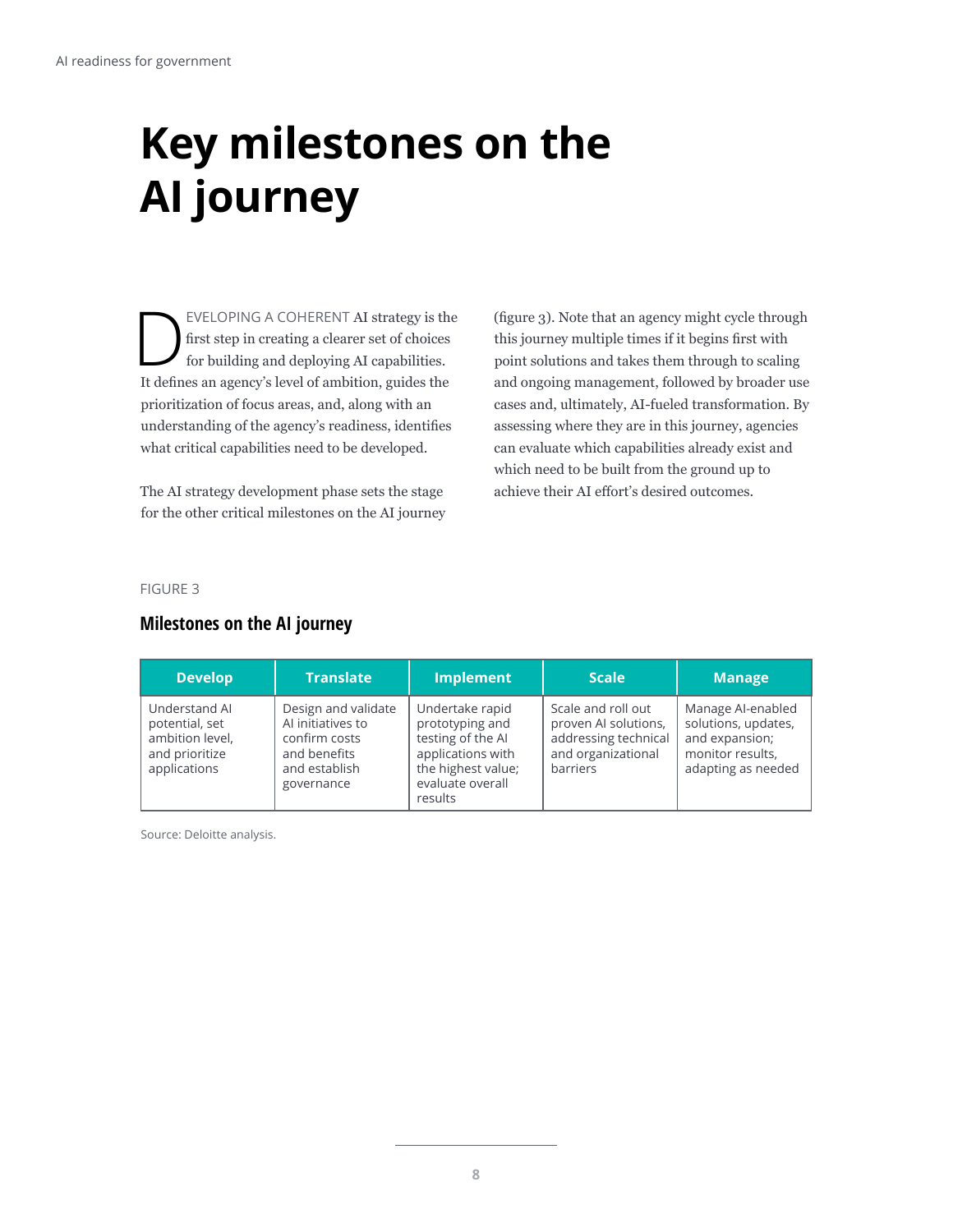# <span id="page-10-0"></span>**Frequently asked questions about AI readiness**

S OME COMMON QUESTIONS heard from government leaders as they evaluate their AI readiness:

#### WHAT'S THE FIRST THING I SHOULD DO TO BECOME AI-READY?

Your first action should be to assess your organization in the six areas outlined in figure 1 and gauge any current gaps in capabilities, infrastructure, and resources relative to your ambition.

#### OUR ORGANIZATION HAS BEEN DEPLOYING SIMPLE AUTOMATION. SHOULD WE PUT THIS ON HOLD UNTIL WE DEVELOP AN AI STRATEGY?

No. Even simple automation projects can be helpful in introducing new types of work into organizations, serving as a learning experience that prepares people for change. That said, before you move to your 15th or 50th automation, consider whether more complex use cases can lead to higher returns and mission impact.

#### IN ADDITION TO DEDICATED DATA SCIENTISTS AND AI PROFESSIONALS, WHAT OTHER PEOPLE RESOURCES ARE NEEDED TO START REALIZING VALUE FROM AI? Specific IT and AI skills are critical, but they are not sufficient for success. Also required are individuals who can help identify which business and mission areas to focus on, set up governance and ethics frameworks and processes, consider relevant center-of-excellence models, drive culture change and change management, develop and

deliver worker retraining, and build new operating models.

#### WE HAVE ALWAYS BEEN FAST IN IDENTIFYING USE CASES FOR SPECIFIC TOOLS OR IT CAPABILITIES. HOW IS AI DIFFERENT?

The nature of AI—the types of insights it can deliver (including predictive insights), its potential to enhance engagement with citizens and other stakeholders, and its ability to automate highly complex processes—means that any combination of AI (deep learning, computer vision, natural language processing, etc.) can fundamentally transform how you work in a way not formerly possible. But the breadth and diversity of use cases for AI means that agencies should choose carefully. If applied around low-value processes, in silos, or in areas that are not meaningful, AI is not likely to yield significant value.

AI has the potential to fundamentally transform government operations. However, agencies must be ready to take advantage of this potential. To do this, they should build a solid foundation by putting the right data and technology platforms in place, while at the same time developing the talent, strategy, and governance processes needed to effectively implement and use AI solutions.

AI's transformative potential is so strong that it will likely eventually become ubiquitous across government. If this happens, then success in navigating the AI journey will play a large part in determining how effectively government agencies deliver on their mission.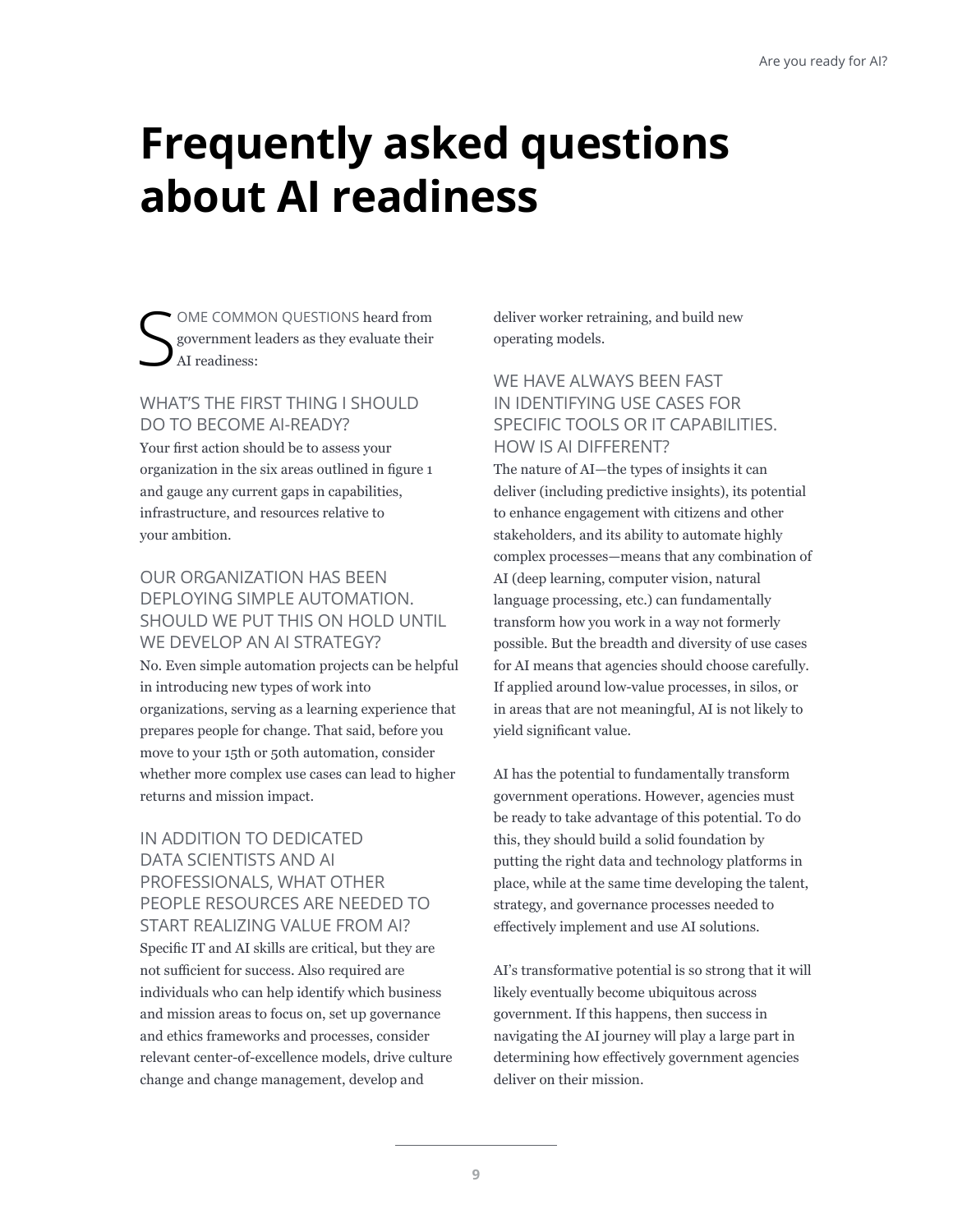# <span id="page-11-0"></span>**Endnotes**

- 1. William D. Eggers et al., *How to redesign government work for the future*, Deloitte Insights, August 5, 2019.
- 2. William D. Eggers, David Schatsky, and Dr. Peter Viechnicki, *AI-augmented government: Using cognitive technologies to redesign public sector work*, Deloitte University Press, April 26, 2017.
- 3. Omer Sohail, Prakul Sharma, and Bojan Cric, *Data governance for next generation platforms*, Deloitte, 2018.
- 4. Nitin Mittal, Dave Kuder, and Samir Hans, *AI-fueled organization*, Deloitte Insights, January 26, 2019.
- 5. Nihar Dalmia and David Schatsky, *The rise of data and AI ethics*, Deloitte Insights, June 24, 2019.
- 6. US Department of Defense, "Summary of the 2018 Department of Defense artificial intelligence strategy," 2018.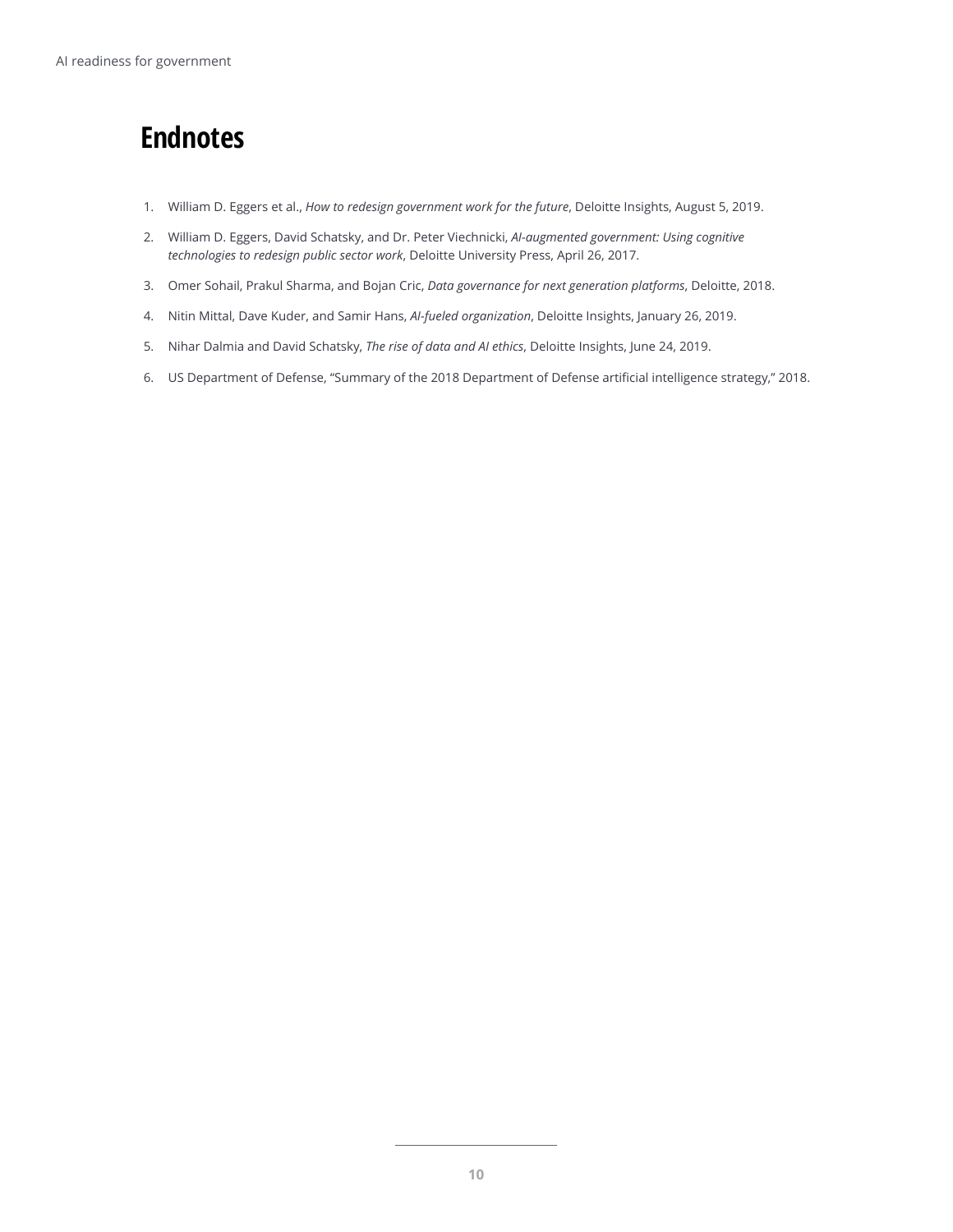### **Acknowledgments**

The authors would like to thank **Pankaj Kishnani** for his research contributions, as well as **Tina Mendelson** for her review at critical junctures and contributing her ideas and insights to this project.

### **About the Deloitte Center for Government Insights**

The Deloitte Center for Government Insights shares inspiring stories of government innovation, looking at what's behind the adoption of new technologies and management practices. We produce cuttingedge research that guides public officials without burying them in jargon and minutiae, crystalizing essential insights in an easy-to-absorb format. Through research, forums, and immersive workshops, our goal is to provide public officials, policy professionals, and members of the media with fresh insights that advance an understanding of what is possible in government transformation.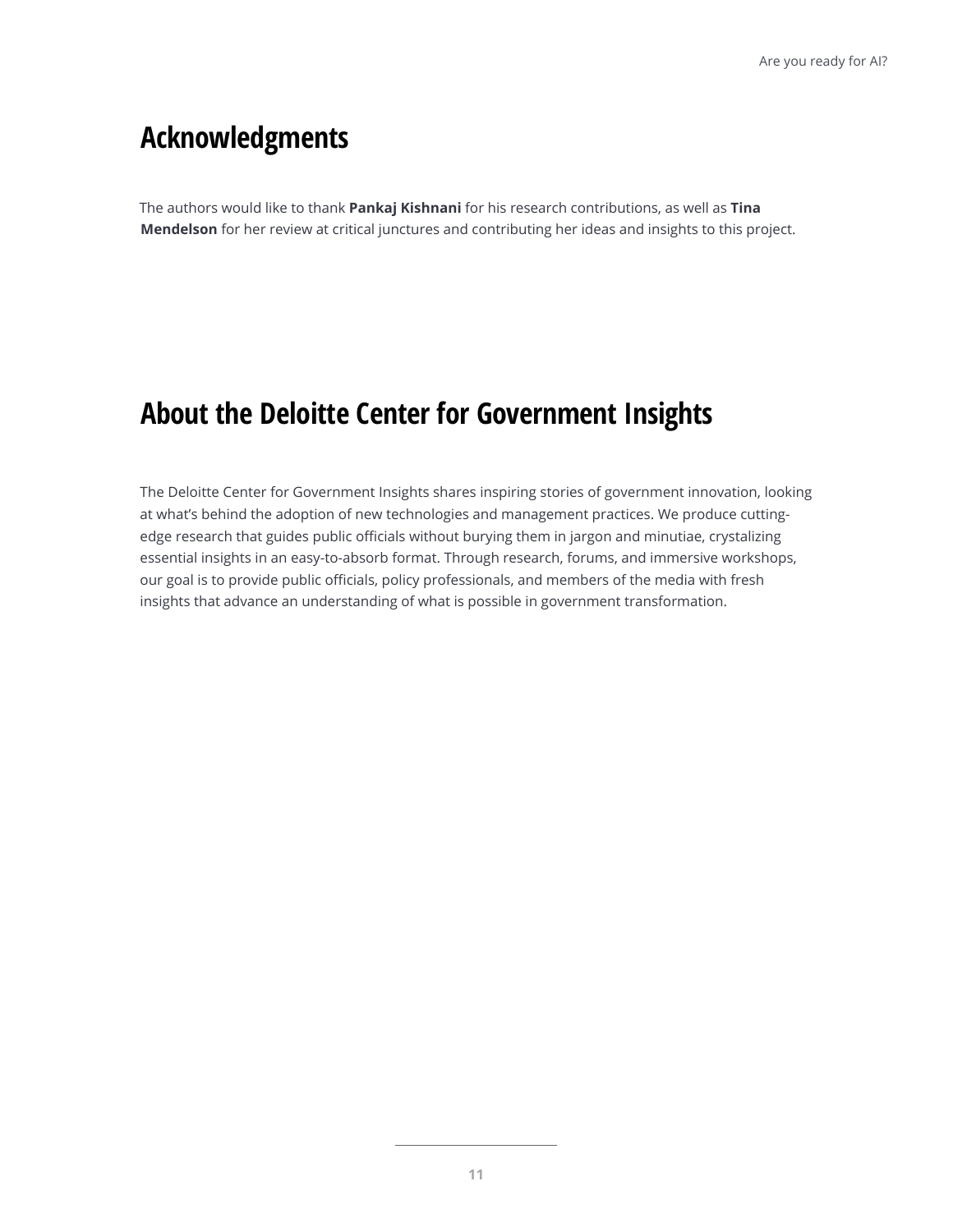# **Contact us**

*Our insights can help you take advantage of change. If you're looking for fresh ideas to address your challenges, we should talk.*

#### **Industry leadership**

#### **Ed Van Buren**

Principal | Deloitte Consulting LLP + 1 571 882 5170 | emvanburen@deloitte.com

Ed Van Buren is a principal at Deloitte Consulting LLP and the leader of Deloitte's Government & Public Services (GPS) Strategy and Analytics (S&A) practice. He is based in Arlington, VA.

#### **The Deloitte Center for Government Insights**

#### **William D. Eggers**

Executive director | Deloitte Center for Government Insights | Deloitte Services LP + 1 571 882 6585 | weggers@deloitte.com

William D. Eggers is the executive director of Deloitte's Center for Government Insights. He is based in Rosslyn, VA.

#### **Bruce Chew**

Managing director | Deloitte Consulting LLP + 1 617 437 3526 | brchew@deloitte.com

Bruce Chew is a managing director with Monitor Deloitte, Deloitte Consulting LLP's strategy service line. He is based in Kennebunkport, Maine.

Achieving your mission outcomes, whether a small-scale program or an enterprisewide initiative, demands ever-smarter insights—delivered more quickly than ever before. Doing that in today's complex, connected world requires the ability to combine a high-performance blend of humans with machines, automation with intelligence, and business analytics with data science. Welcome to the Age of With, where Deloitte translates the science of analytics—through our services, solutions, and capabilities—into reality for your organization. Learn more on **[Deloitte.com](https://www2.deloitte.com/us/en/pages/deloitte-analytics/solutions/analytics-ai.html)**.